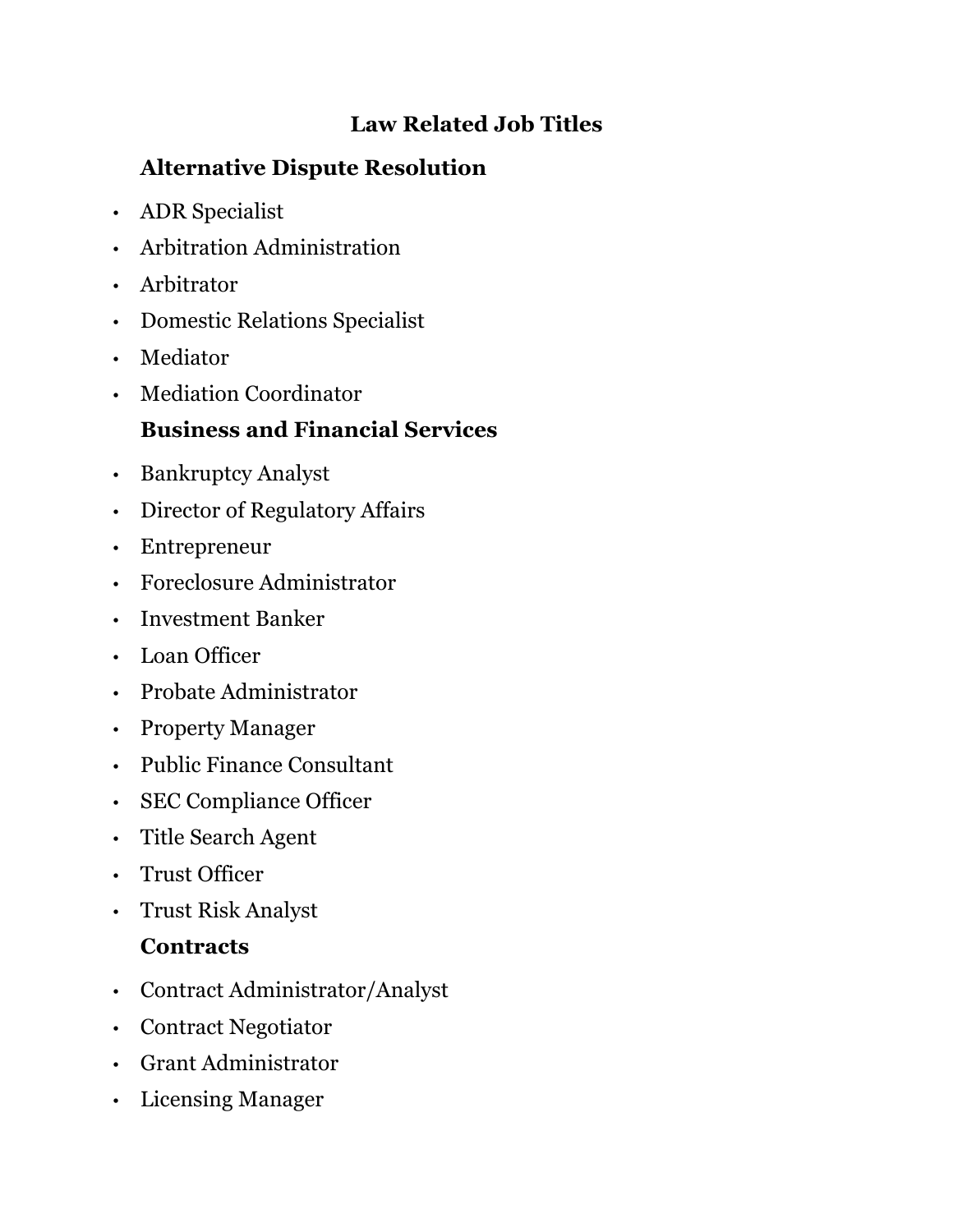- Purchasing Officer **Court Administration**
- Bankruptcy Administrator
- Calendaring Clerk
- Court Administrator
- Jury Commissioner
- Legal Affairs Director
- Pretrial Services Officer
- Sanctions Coordinator
- Settlement Director
- Trust Account Supervisor
- Victim Services Coordinator

#### **Criminal Justice & Law Enforcement**

- ATF/DEA/FBI Agent
- Code Enforcement Officer
- Crime Analyst
- Immigrant Rights
- Inmate Services
- Inspector General
- Internal Affairs Officer
- Investigations Review specialist
- Securities Fraud Investigator
- Seized Property Administrator
- Victim Compensation Officer **Education**
- Director of Legislative Affairs
- Law Librarian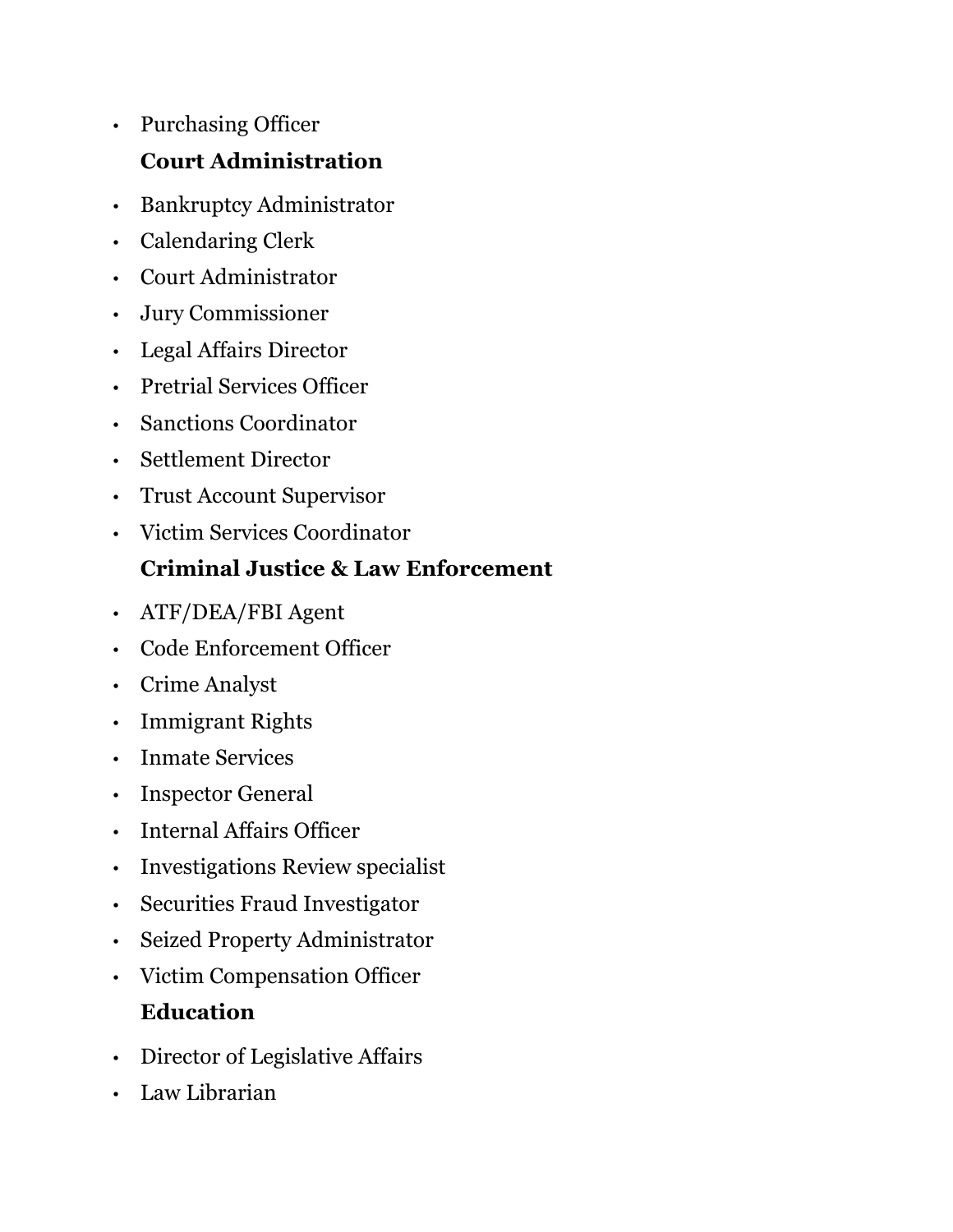- Law Professor
- Legal Research & Writing Instructor
- School District Administration
- Undergraduate Professor (e.g., Law & Economics, Jurisprudence, Judicial Process)
- University Administration (e.g., Program Director for alumni relations, development, career services, financial services, admissions, student services, etc.; assistant or associate dean)

#### **Environmental Policy**

- Compliance Officer
- Consultant/Policy Analyst
- Director of Environmental Affairs
- EPA Official
- OSHA Specialist
- Regulatory Affairs Officer
- Resources Manager

#### **Human Resources**

- ADA Officer
- Affirmative Action Officer
- Benefits Coordinator
- Civil Rights Analyst
- Ethics Officer
- HR Director
- Internal Affairs Ombudsman
- Legal Career Advisor
- Legal Recruiter
- Professional Standards Administration
- Salary Administrator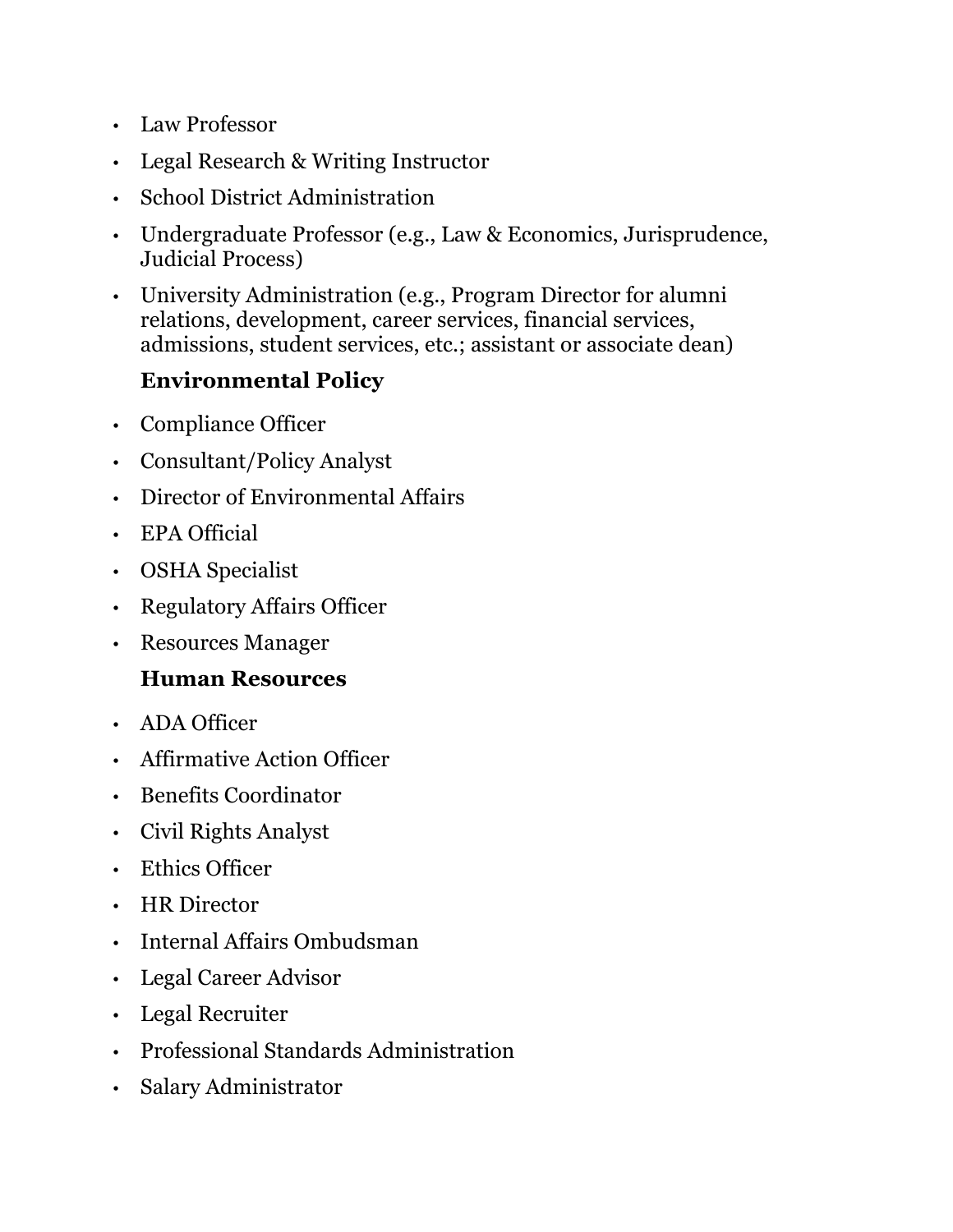#### **Insurance/Risk Management**

- Claims Examiner
- Insurance Issuing Officer
- Litigation Examiner
- Policy Analyst
- Risk Manager
- Workers' Compensation Specialist

### **Intellectual Property**

- Copyright Examiner
- Corporate Liaison Officer
- IP Director
- IP Licensing Officer
- Patent Administrator
- Patent Examiner
- Trademark Administrator

## **International (Federal)**

- Asylum Officer
- CIA Analyst
- CIA Legal Compliance Officer
- Customs Officer
- Diplomat/Diplomatic Staffer
- Export/Import Compliance Officer
- Industrial Security Specialist
- Passport/Visa Issuance Officer
- Security Classification Administrator
- Trade Zone Manager

#### **International (Private)**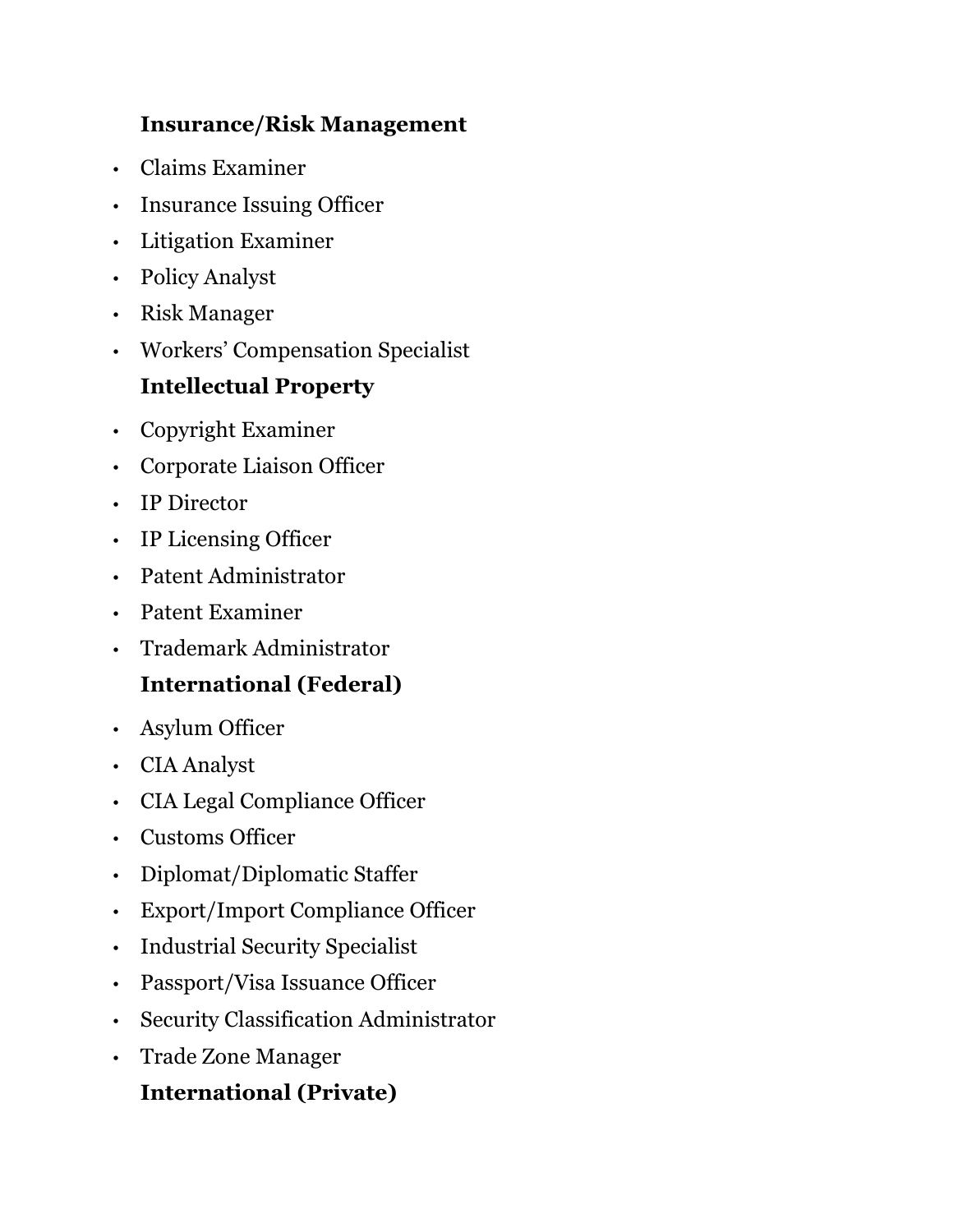- Aid Development Officer (e.g., Save the Children)
- Business Development Agent
- Commodity Distribution Officer
- Governmental Liaison
- Grand and Donation Manager
- Land Titling and Registration Agent
- Legal/Judicial System Developer (U.N. and Sovereign States)
- Non-Government Organization (NGO) positions
- Program/Sector Chief (e.g. UNICEF, Project Hope)

## **Labor Relations**

- Industrial Relations Specialist
- Contract Administrator
- Labor Negotiator
- Management Consultant
- Union Consultant

# **Legal Administration**

- State Bar Administrator
- Continuing Legal Education (CLE) Specialist
- Law Firm Administrator
- Legal Services Program Director
- Jury Selection Expert

## **Legal Information & Research**

- Archivist
- Law Librarian (School or Private Firm)
- Legal Research (Legal Publications; Law Firm Research Services)
- Policy Research Analyst

# **Legislative Affairs and Policies**